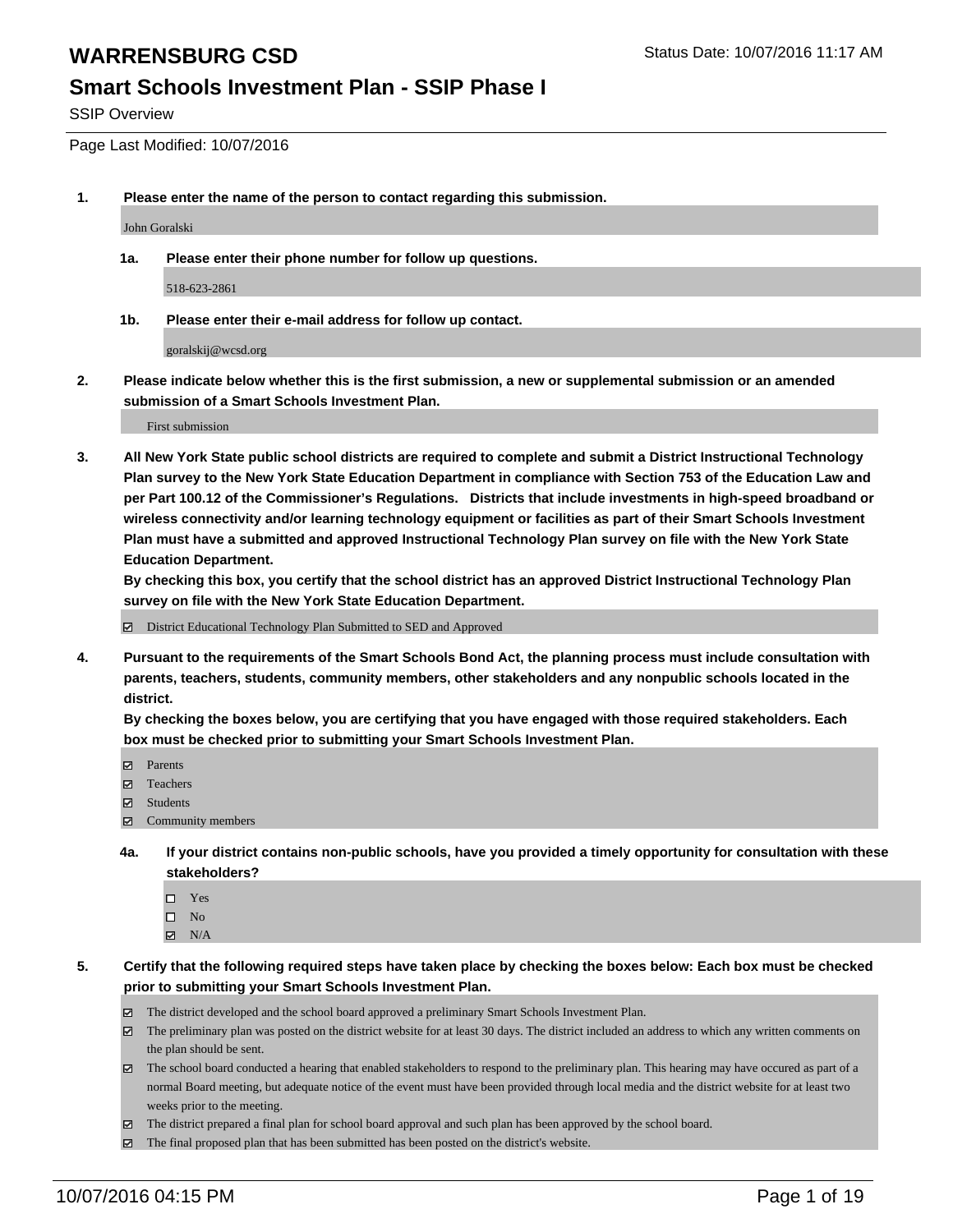#### **Smart Schools Investment Plan - SSIP Phase I**

SSIP Overview

Page Last Modified: 10/07/2016

**5a. Please upload the proposed Smart Schools Investment Plan (SSIP) that was posted on the district's website, along with any supporting materials. Note that this should be different than your recently submitted Educational Technology Survey. The Final SSIP, as approved by the School Board, should also be posted on the website and remain there during the course of the projects contained therein.**

SmartSchoolPlan - Phase I.pdf

**6. Please enter an estimate of the total number of students and staff that will benefit from this Smart Schools Investment Plan based on the cumulative projects submitted to date.**

900

- **7. An LEA/School District may partner with one or more other LEA/School Districts to form a consortium to pool Smart Schools Bond Act funds for a project that meets all other Smart School Bond Act requirements. Each school district participating in the consortium will need to file an approved Smart Schools Investment Plan for the project and submit a signed Memorandum of Understanding that sets forth the details of the consortium including the roles of each respective district.**
	- $\Box$  The district plans to participate in a consortium to partner with other school district(s) to implement a Smart Schools project.
- **8. Please enter the name and 6-digit SED Code for each LEA/School District participating in the Consortium.**

| Partner LEA/District | <b>ISED BEDS Code</b> |
|----------------------|-----------------------|
| (No Response)        | (No Response)         |

**9. Please upload a signed Memorandum of Understanding with all of the participating Consortium partners.**

(No Response)

#### **10. Your district's Smart Schools Bond Act Allocation is:**

\$1,062,079

**11. Enter the budget sub-allocations by category that you are submitting for approval at this time. If you are not budgeting SSBA funds for a category, please enter 0 (zero.) If the value entered is \$0, you will not be required to complete that survey question.**

|                                       | Sub-<br>Allocations |
|---------------------------------------|---------------------|
|                                       |                     |
| <b>School Connectivity</b>            | 189,880             |
| Connectivity Projects for Communities | $\Omega$            |
| <b>Classroom Technology</b>           | 44,000              |
| Pre-Kindergarten Classrooms           | $\Omega$            |
| Replace Transportable Classrooms      | 0                   |
| <b>High-Tech Security Features</b>    | 86,208              |
| Totals:                               | 320,088             |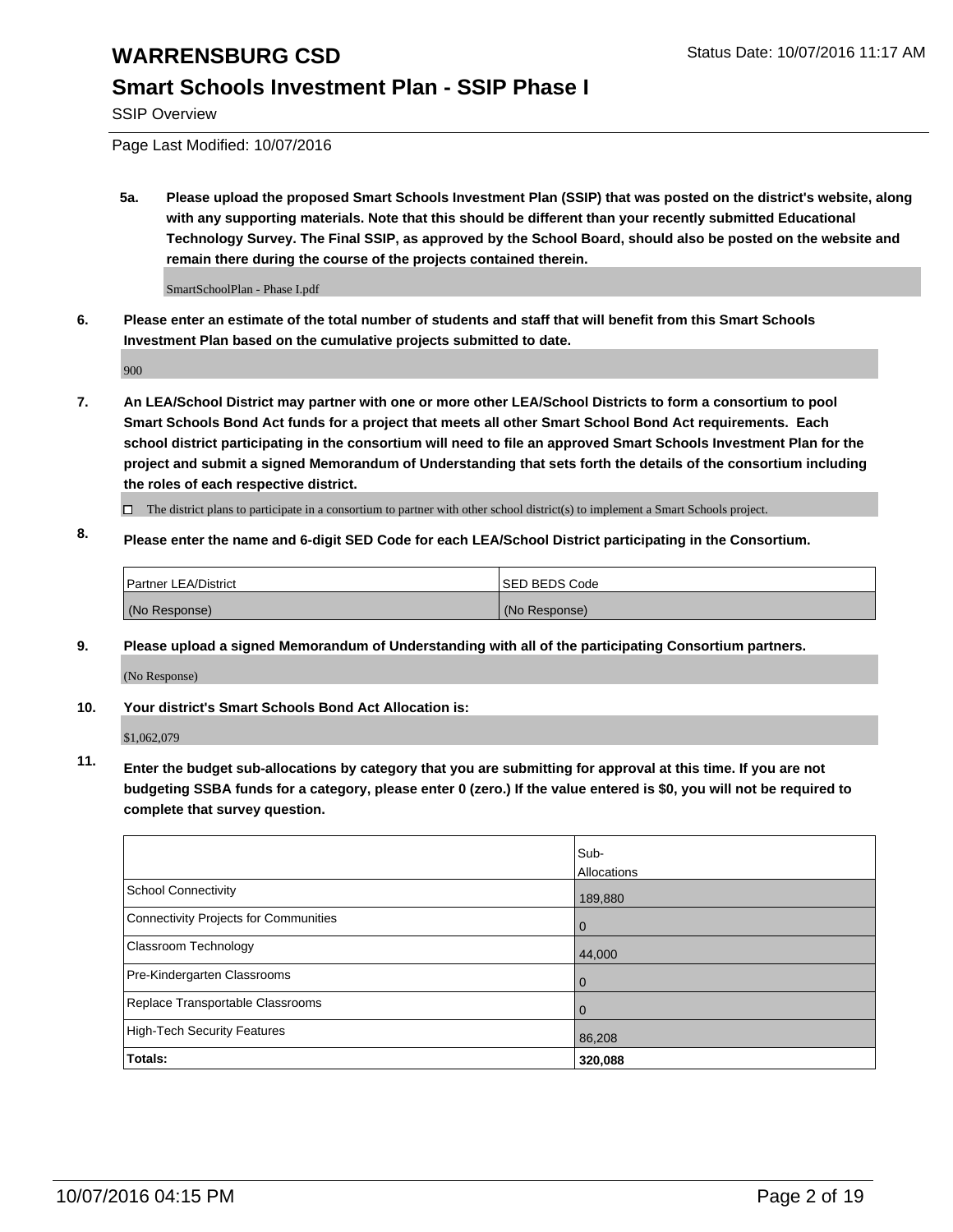#### **Smart Schools Investment Plan - SSIP Phase I**

School Connectivity

Page Last Modified: 10/07/2016

- **1. In order for students and faculty to receive the maximum benefit from the technology made available under the Smart Schools Bond Act, their school buildings must possess sufficient connectivity infrastructure to ensure that devices can be used during the school day. Smart Schools Investment Plans must demonstrate that:**
	- **sufficient infrastructure that meets the Federal Communications Commission's 100 Mbps per 1,000 students standard currently exists in the buildings where new devices will be deployed, or**
	- **is a planned use of a portion of Smart Schools Bond Act funds, or**
	- **is under development through another funding source.**

**Smart Schools Bond Act funds used for technology infrastructure or classroom technology investments must increase the number of school buildings that meet or exceed the minimum speed standard of 100 Mbps per 1,000 students and staff within 12 months. This standard may be met on either a contracted 24/7 firm service or a "burstable" capability. If the standard is met under the burstable criteria, it must be:**

**1. Specifically codified in a service contract with a provider, and**

**2. Guaranteed to be available to all students and devices as needed, particularly during periods of high demand, such as computer-based testing (CBT) periods.**

**Please describe how your district already meets or is planning to meet this standard within 12 months of plan submission.**

As of July 2016, we are contracted at 80 Mbps from NERIC for our 754 students.

- **1a. If a district believes that it will be impossible to meet this standard within 12 months, it may apply for a waiver of this requirement, as described on the Smart Schools website. The waiver must be filed and approved by SED prior to submitting this survey.**
	- $\Box$  By checking this box, you are certifying that the school district has an approved waiver of this requirement on file with the New York State Education Department.

#### **2. Connectivity Speed Calculator (Required)**

|                         | Number of<br>Students | Multiply by<br>100 Kbps | Divide by 1000 Current Speed<br>lto Convert to<br>Required<br>Speed in Mb | lin Mb | Expected<br>Speed to be<br>Attained Within   Required<br>12 Months | Expected Date<br>When<br>Speed Will be<br>l Met |
|-------------------------|-----------------------|-------------------------|---------------------------------------------------------------------------|--------|--------------------------------------------------------------------|-------------------------------------------------|
| <b>Calculated Speed</b> | 754                   | 75.400                  | 75.4                                                                      | 80     | (No<br>Response)                                                   | l (No<br>Response)                              |

#### **3. Describe how you intend to use Smart Schools Bond Act funds for high-speed broadband and/or wireless connectivity projects in school buildings.**

Two goals:

- 1. Expand wireless coverage within both district buildings (elementary, high school) to include all academic and extra-curricular spaces.
- 2. Upgrade network infrastructure to provide 10 gigabit uplinks to support increased WAP density and allow for future growth.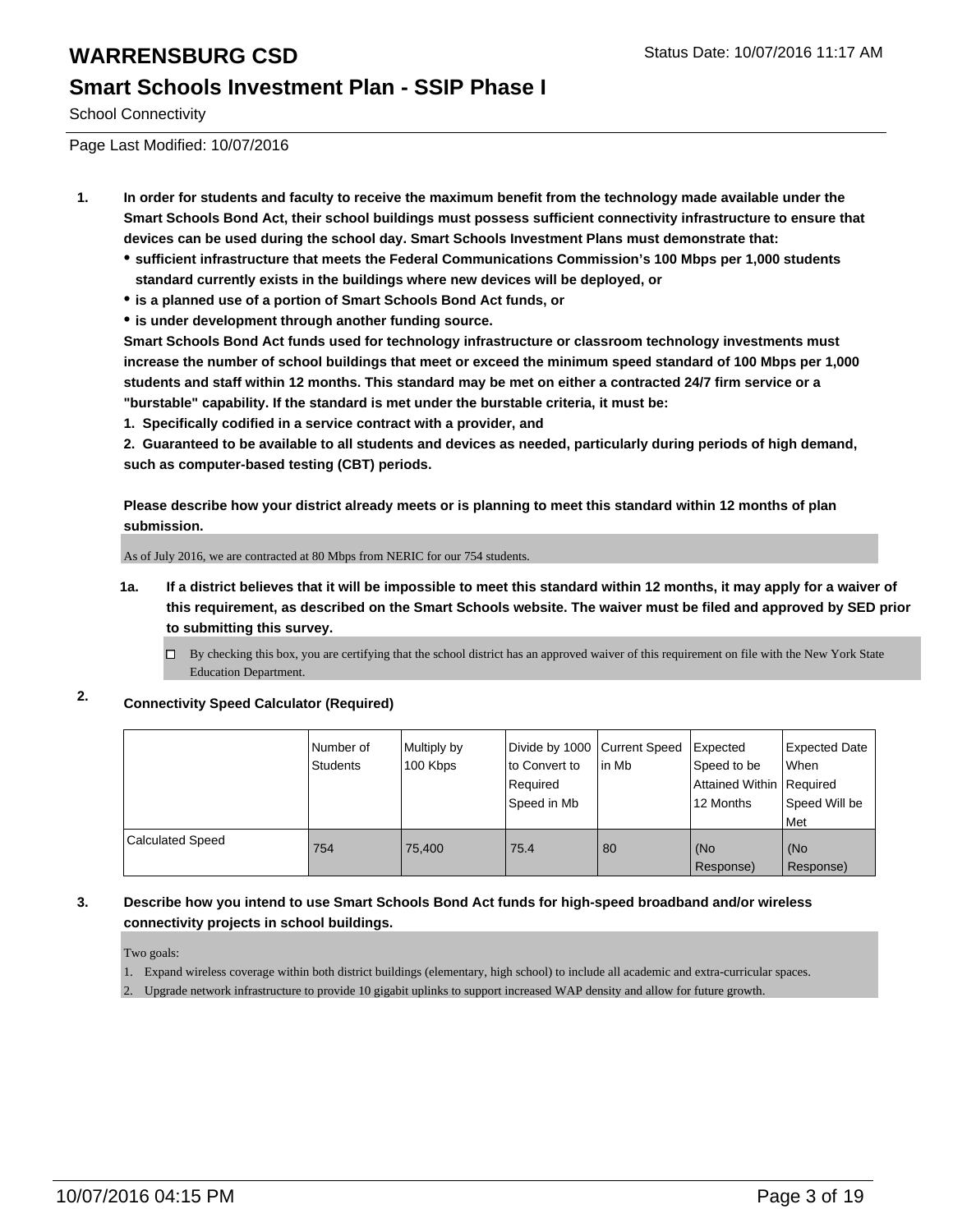#### **Smart Schools Investment Plan - SSIP Phase I**

School Connectivity

Page Last Modified: 10/07/2016

**4. Describe the linkage between the district's District Instructional Technology Plan and the proposed projects. (There should be a link between your response to this question and your response to Question 1 in Part E. Curriculum and Instruction "What are the district's plans to use digital connectivity and technology to improve teaching and learning?)**

**Question 1 in Part E. The district will implement technology to immerse students in an interactive environment that can be customized to individual student learning needs. Technology will be used to supplement instruction, explain concepts, coordinate student discussions (I.E.: blogs, Google Classroom etc.) and stimulate high-level thinking. Our goal as a district is to move towards a 1-1 computing environment, with quick Internet access, and ample wireless access throughout the district. The devices chosen for this environment will allow for high levels of interactivity and engagement.**

Our proposed projects, to upgrade our network infrastructure and increase Internet bandwidth provisioning, will allow our district to move forward with a planned deployment of technology in the classrooms. These infrastructure projects are the necessary prerequisites for increased network/device performance and 1-1 computing opportunities.

**5. If the district wishes to have students and staff access the Internet from wireless devices within the school building, or in close proximity to it, it must first ensure that it has a robust Wi-Fi network in place that has sufficient bandwidth to meet user demand.**

#### **Please describe how you have quantified this demand and how you plan to meet this demand.**

The district has deployed classroom "sets" of wireless devices and monitored the impact these devices have on the wireless infrastructure (ie access points installed in hallways outside classrooms and general use areas). We are finding the existing access points can handle most of day-today wireless needs but are beginning to show stress when adjacent classrooms, using many devices, are contending for the same access points. That being said, we plan to use Smart School funds to deploy 802.11ac access points to all classrooms and common areas within the district, as well as, upgrading our switching infrastructure and cabling to handle the increased devices.

**6. As indicated on Page 5 of the guidance, the Office of Facilities Planning will have to conduct a preliminary review of all capital projects, including connectivity projects. Please indicate on a separate row each project number given to you by the Office of Facilities Planning.**

| Project Number        |  |
|-----------------------|--|
| 63-12-01-04-0-008-010 |  |
| 63-12-01-04-0-001-014 |  |

**7. Certain high-tech security and connectivity infrastructure projects may be eligible for an expedited review process as determined by the Office of Facilities Planning.**

**Was your project deemed eligible for streamlined review?**

No

**8. Include the name and license number of the architect or engineer of record.**

| <sup>1</sup> Name       | License Number |
|-------------------------|----------------|
| <b>Matthew Monaghan</b> | 29199          |

**9. If you are submitting an allocation for School Connectivity complete this table. Note that the calculated Total at the bottom of the table must equal the Total allocation for this category that you entered in the SSIP Overview overall budget.**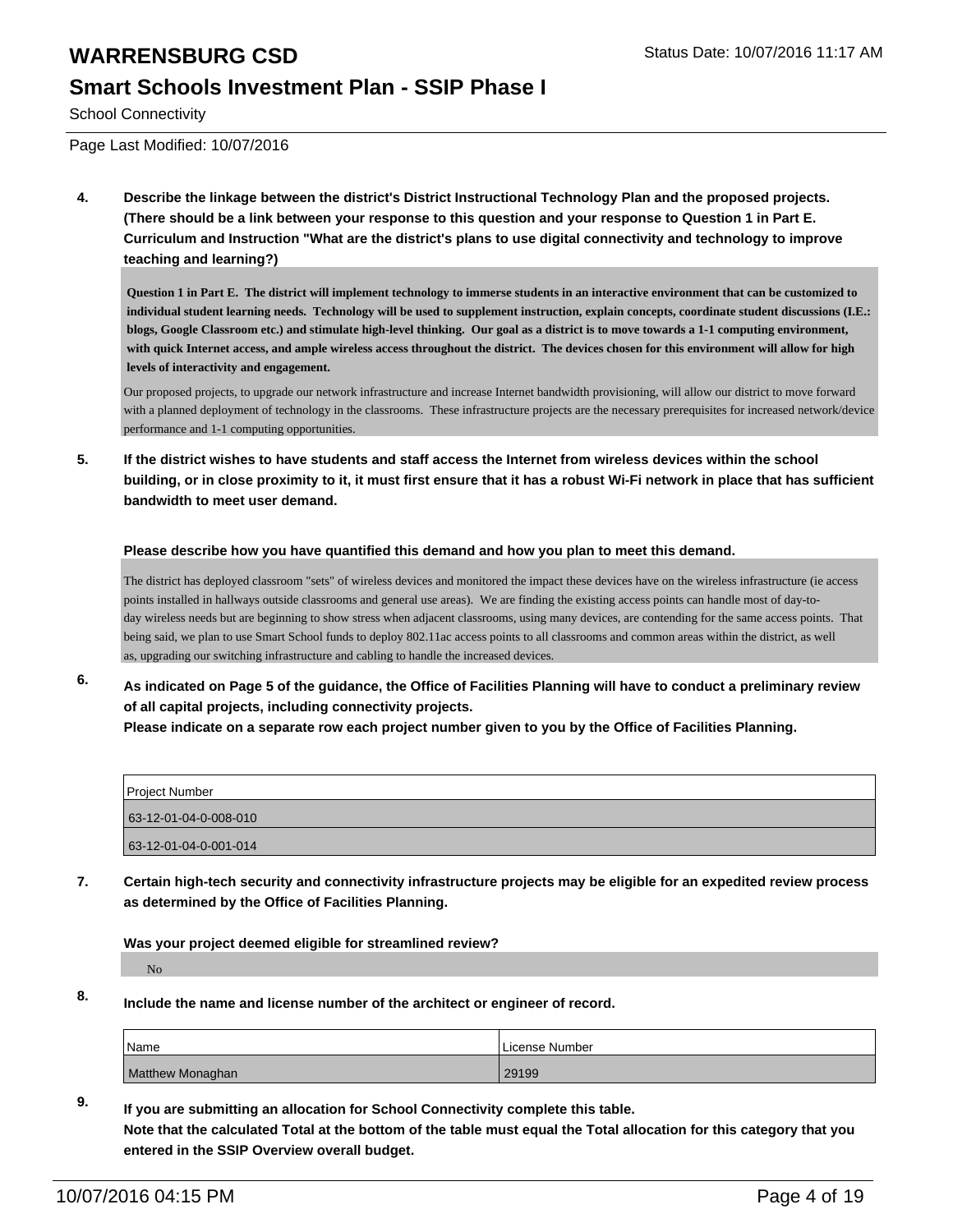### **Smart Schools Investment Plan - SSIP Phase I**

School Connectivity

Page Last Modified: 10/07/2016

|                                            | Sub-           |
|--------------------------------------------|----------------|
|                                            | Allocation     |
| Network/Access Costs                       | 62,860         |
| <b>Outside Plant Costs</b>                 | $\overline{0}$ |
| School Internal Connections and Components | 127,020        |
| Professional Services                      | 0              |
| Testing                                    | $\overline{0}$ |
| Other Upfront Costs                        | $\overline{0}$ |
| <b>Other Costs</b>                         | $\overline{0}$ |
| Totals:                                    | 189,880        |

**10. Please detail the type, quantity, per unit cost and total cost of the eligible items under each sub-category. This is especially important for any expenditures listed under the "Other" category. All expenditures must be eligible for tax-exempt financing to be reimbursed through the SSBA. Sufficient detail must be provided so that we can verify this is the case. If you have any questions, please contact us directly through smartschools@nysed.gov. NOTE: Wireless Access Points should be included in this category, not under Classroom Educational Technology, except those that will be loaned/purchased for nonpublic schools.**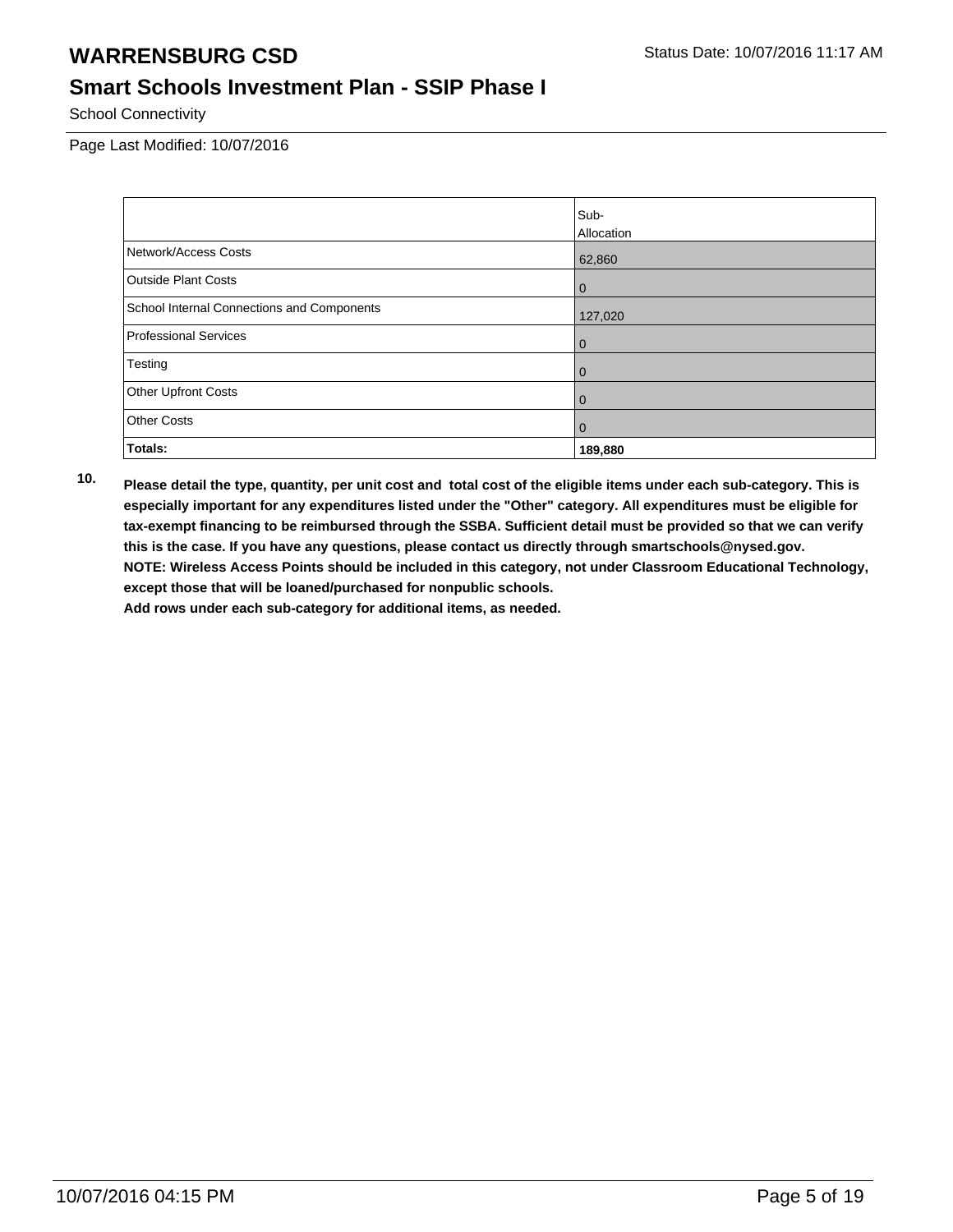## **Smart Schools Investment Plan - SSIP Phase I**

School Connectivity

Page Last Modified: 10/07/2016

| Select the allowable expenditure<br>type.<br>Repeat to add another item under<br>each type. | Item to be purchased                                                            | Quantity       | Cost per Item  | <b>Total Cost</b> |
|---------------------------------------------------------------------------------------------|---------------------------------------------------------------------------------|----------------|----------------|-------------------|
| <b>Network/Access Costs</b>                                                                 | Cisco 2960x Switches                                                            | 11             | 4,078          | 44,858            |
| <b>Connections/Components</b>                                                               | 10 Gbase-LRM Modules for Fiber<br>Connections                                   | 16             | 625            | 10,000            |
| <b>Connections/Components</b>                                                               | 10 Gbase-CU SFP+ Cables                                                         | 6              | 70             | 420               |
| <b>Network/Access Costs</b>                                                                 | Aruba 205AC Wireless Access Points                                              | 25             | 522            | 13,050            |
| <b>Connections/Components</b>                                                               | Cabling for both schools                                                        | $\overline{2}$ | 55,000         | 110,000           |
| <b>Network/Access Costs</b>                                                                 | Aruba IAP-204AC Wireless Access<br>Point                                        | $\overline{2}$ | 522            | 1,044             |
| <b>Network/Access Costs</b>                                                                 | Aruba Indoor/Outdoor MIMO Antenna                                               | $\overline{2}$ | 375            | 750               |
| <b>Network/Access Costs</b>                                                                 | Cisco Aironet 3702p Wireless Access<br>Point                                    | $\overline{2}$ | 814            | 1.628             |
| Network/Access Costs                                                                        | Cisco Aironet 2513P4M Directional<br>Antennas                                   | $\overline{2}$ | 765            | 1,530             |
| <b>Connections/Components</b>                                                               | 1ft 24AWG Cat6 550MHz UTP<br>Ethernet Ba 50 re Copper Network<br>Cables         | 200            | 5              | 1,000             |
| <b>Connections/Components</b>                                                               | 3ft 24AWG Cat6 550MHz UTP<br>Ethernet Ba 50 re Copper Network<br>Cables         | 300            | 6              | 1,800             |
| <b>Connections/Components</b>                                                               | 4ft 24AWG Cat6 550MHz UTP<br>Ethernet Ba 50 re Copper Network<br>Cables         | 200            | $\overline{7}$ | 1,400             |
| <b>Connections/Components</b>                                                               | 6ft 24AWG Cat6 550MHz UTP<br>Ethernet Ba 50 re Copper Network<br>Cables         | 50             | $\overline{7}$ | 350               |
| <b>Connections/Components</b>                                                               | 10ft 24AWG Cat6 550MHz UTP<br>Ethernet Ba 50 re Copper Network<br>Cables        | 50             | 9              | 450               |
| <b>Connections/Components</b>                                                               | 25ft 24AWG Cat6 550MHz UTP<br>Ethernet Ba 50 re Copper Network<br>Cables        | 50             | 12             | 600               |
| <b>Connections/Components</b>                                                               | Fiber Optic Cable, LC/LC OM3<br>Multimode Duplex 1 Meter (50/125<br>type fiber) | 20             | 25             | 500               |
| <b>Connections/Components</b>                                                               | Fiber Optic Cable, LC/SC OM3<br>Multimode Duplex 1 Meter (50/125<br>type fiber) | 20             | 25             | 500               |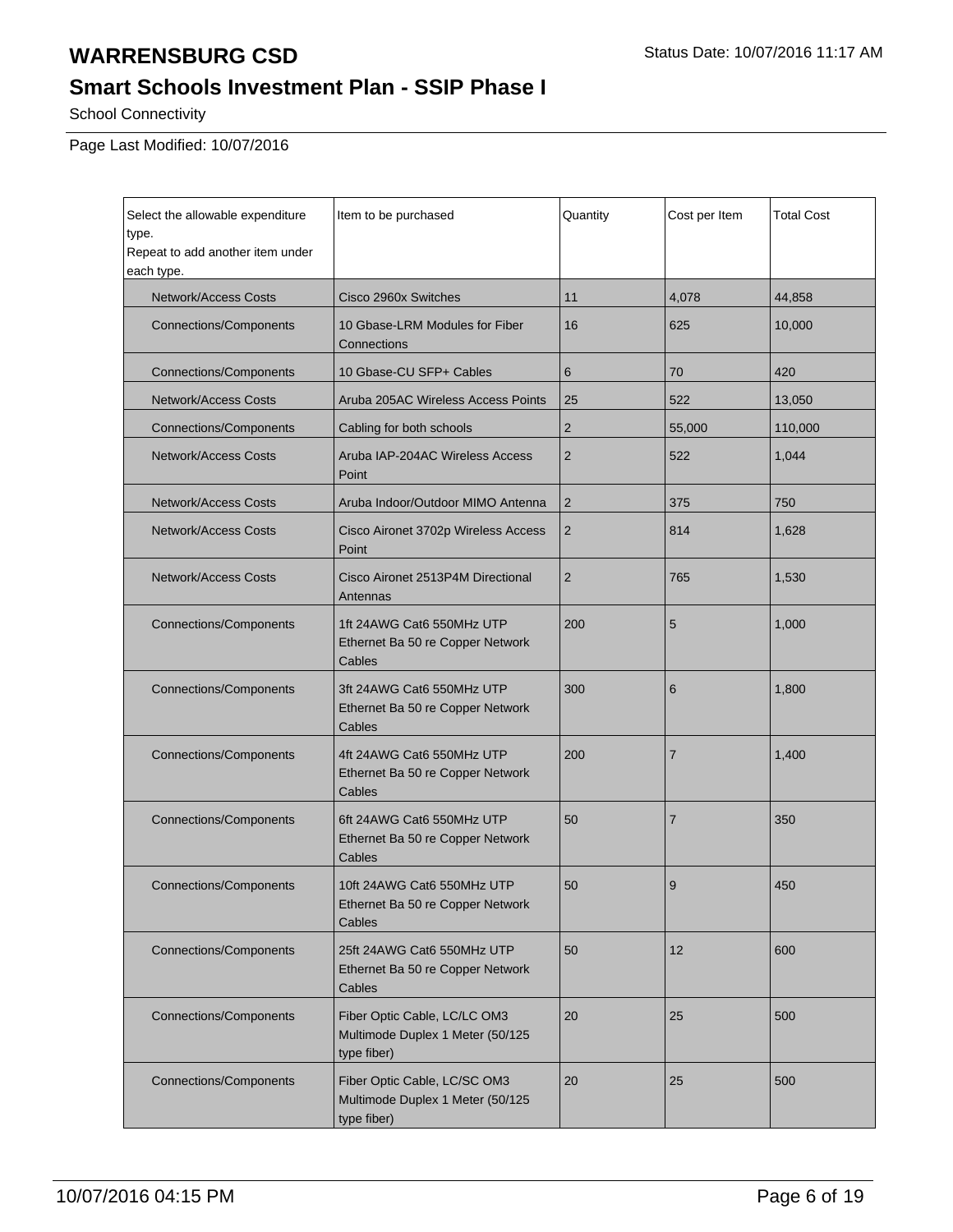### **Smart Schools Investment Plan - SSIP Phase I**

Community Connectivity (Broadband and Wireless)

**1. Describe how you intend to use Smart Schools Bond Act funds for high-speed broadband and/or wireless connectivity projects in the community.**

(No Response)

**2. Please describe how the proposed project(s) will promote student achievement and increase student and/or staff access to the Internet in a manner that enhances student learning and/or instruction outside of the school day and/or school building.**

(No Response)

**3. Community connectivity projects must comply with all the necessary local building codes and regulations (building and related permits are not required prior to plan submission).**

 $\Box$  I certify that we will comply with all the necessary local building codes and regulations.

**4. Please describe the physical location of the proposed investment.**

(No Response)

**5. Please provide the initial list of partners participating in the Community Connectivity Broadband Project, along with their Federal Tax Identification (Employer Identification) number.**

| <b>Project Partners</b> | Federal ID#   |
|-------------------------|---------------|
| (No Response)           | (No Response) |

**6. If you are submitting an allocation for Community Connectivity, complete this table.**

**Note that the calculated Total at the bottom of the table must equal the Total allocation for this category that you entered in the SSIP Overview overall budget.**

|                                    | Sub-Allocation |
|------------------------------------|----------------|
| Network/Access Costs               | (No Response)  |
| Outside Plant Costs                | (No Response)  |
| <b>Tower Costs</b>                 | (No Response)  |
| <b>Customer Premises Equipment</b> | (No Response)  |
| Professional Services              | (No Response)  |
| Testing                            | (No Response)  |
| Other Upfront Costs                | (No Response)  |
| Other Costs                        | (No Response)  |
| Totals:                            | υ              |

**7. Please detail the type, quantity, per unit cost and total cost of the eligible items under each sub-category. This is especially important for any expenditures listed under the "Other" category. All expenditures must be capital-bond eligible to be reimbursed through the SSBA. If you have any questions, please contact us directly through smartschools@nysed.gov.**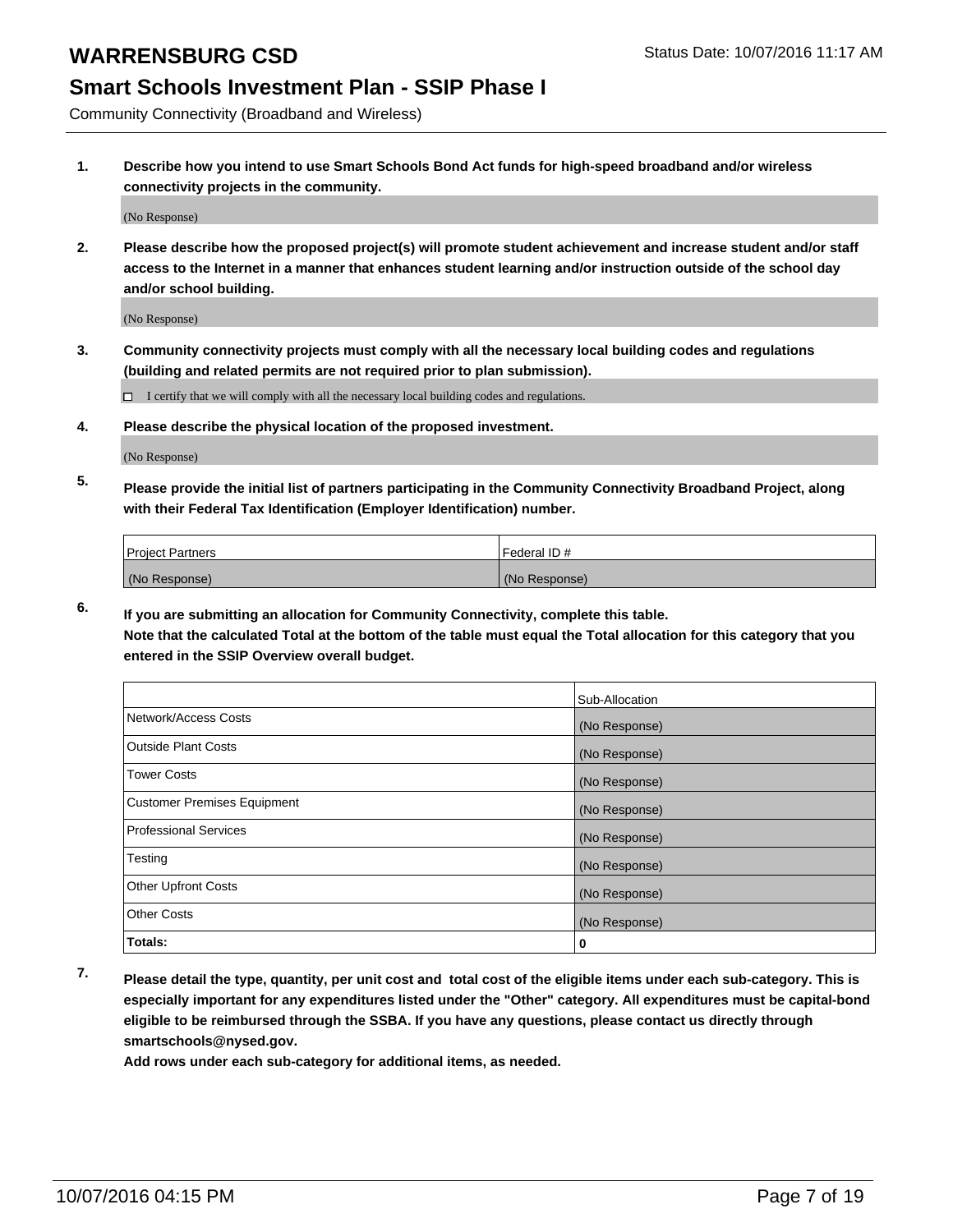### **Smart Schools Investment Plan - SSIP Phase I**

Community Connectivity (Broadband and Wireless)

| Select the allowable expenditure | Item to be purchased | l Quantitv    | Cost per Item | <b>Total Cost</b> |
|----------------------------------|----------------------|---------------|---------------|-------------------|
| type.                            |                      |               |               |                   |
| Repeat to add another item under |                      |               |               |                   |
| each type.                       |                      |               |               |                   |
| (No Response)                    | (No Response)        | (No Response) | (No Response) | (No Response)     |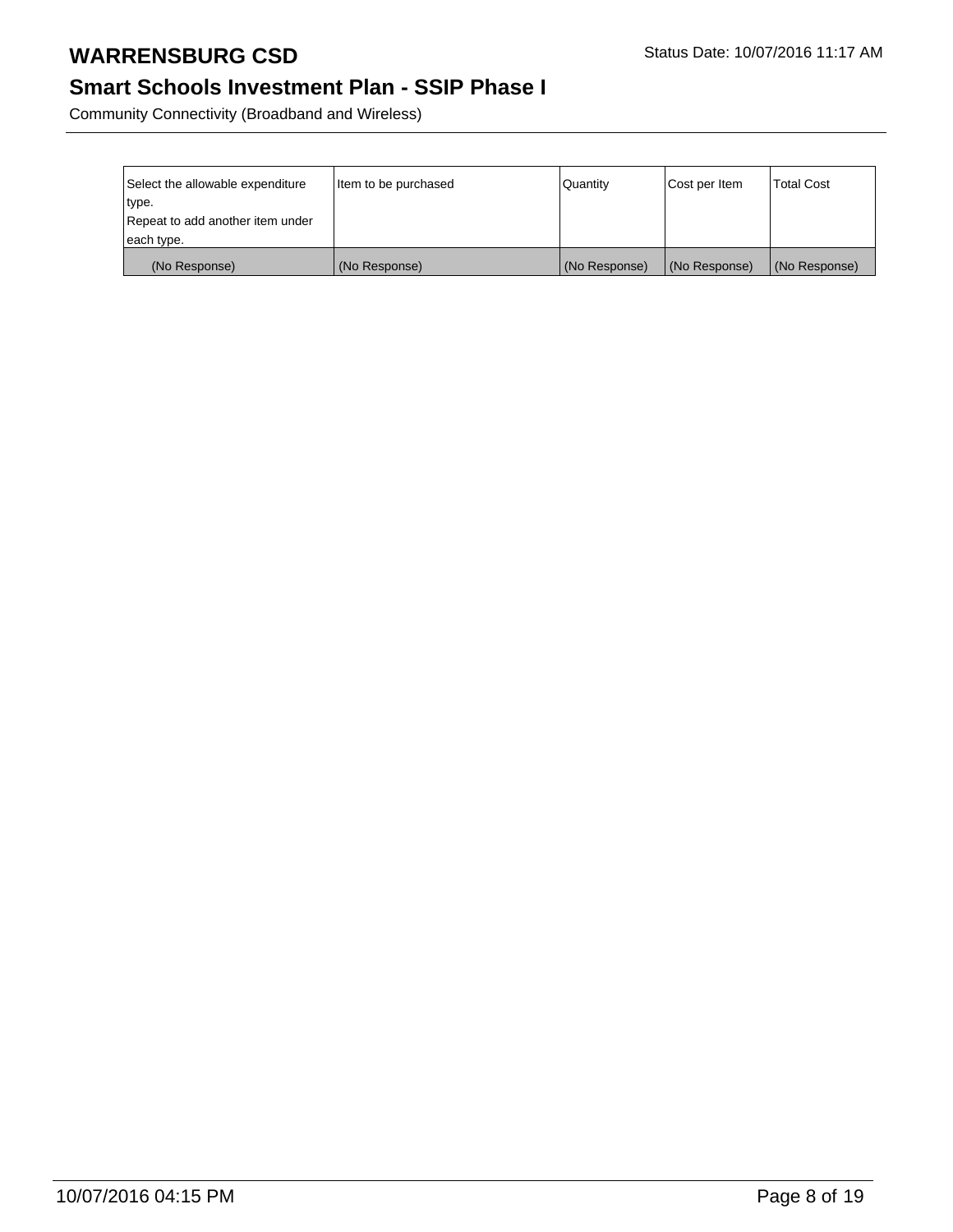#### **Smart Schools Investment Plan - SSIP Phase I**

Classroom Learning Technology

Page Last Modified: 10/07/2016

**1. In order for students and faculty to receive the maximum benefit from the technology made available under the Smart Schools Bond Act, their school buildings must possess sufficient connectivity infrastructure to ensure that devices can be used during the school day. Smart Schools Investment Plans must demonstrate that sufficient infrastructure that meets the Federal Communications Commission's 100 Mbps per 1,000 students standard currently exists in the buildings where new devices will be deployed, or is a planned use of a portion of Smart Schools Bond Act funds, or is under development through another funding source.**

**Smart Schools Bond Act funds used for technology infrastructure or classroom technology investments must increase the number of school buildings that meet or exceed the minimum speed standard of 100 Mbps per 1,000 students and staff within 12 months. This standard may be met on either a contracted 24/7 firm service or a "burstable" capability. If the standard is met under the burstable criteria, it must be:**

**1. Specifically codified in a service contract with a provider, and**

**2. Guaranteed to be available to all students and devices as needed, particularly during periods of high demand, such as computer-based testing (CBT) periods.**

**Please describe how your district already meets or is planning to meet this standard within 12 months of plan submission.**

We have approximately 754 students and are contracted with NERIC at 80 Mbps.

- **1a. If a district believes that it will be impossible to meet this standard within 12 months, it may apply for a waiver of this requirement, as described on the Smart Schools website. The waiver must be filed and approved by SED prior to submitting this survey.**
	- $\Box$  By checking this box, you are certifying that the school district has an approved waiver of this requirement on file with the New York State Education Department.

### **2. Connectivity Speed Calculator (Required)**

|                         | Number of<br>Students | Multiply by<br>100 Kbps | Divide by 1000 Current Speed<br>to Convert to<br>Required<br>Speed in Mb | lin Mb | Expected<br>Speed to be<br>Attained Within Required<br>12 Months | <b>Expected Date</b><br>When<br>Speed Will be<br>l Met |
|-------------------------|-----------------------|-------------------------|--------------------------------------------------------------------------|--------|------------------------------------------------------------------|--------------------------------------------------------|
| <b>Calculated Speed</b> | 754                   | 75.400                  | 75.4                                                                     | 80     | (No<br>Response)                                                 | l (No<br>Response)                                     |

**3. If the district wishes to have students and staff access the Internet from wireless devices within the school building, or in close proximity to it, it must first ensure that it has a robust Wi-Fi network in place that has sufficient bandwidth to meet user demand.**

**Please describe how you have quantified this demand and how you plan to meet this demand.**

The district is piloting the use of Chrome books in classrooms using existing wireless infrastructure. We have monitored the bandwidth usage of these devices and found our current WAP density (shared WAPS in hallways outside classrooms) insufficient to handle the traffic when adjacent classrooms use many devices. After consulting with vendors, our solution will be to deploy 802.11ac access points in all classrooms and common areas of the district. The increased WAP densities will require upgrades to the switching infrastructure of both buildings to accommodate increased POE needs and provide a 10 Gb network backbone.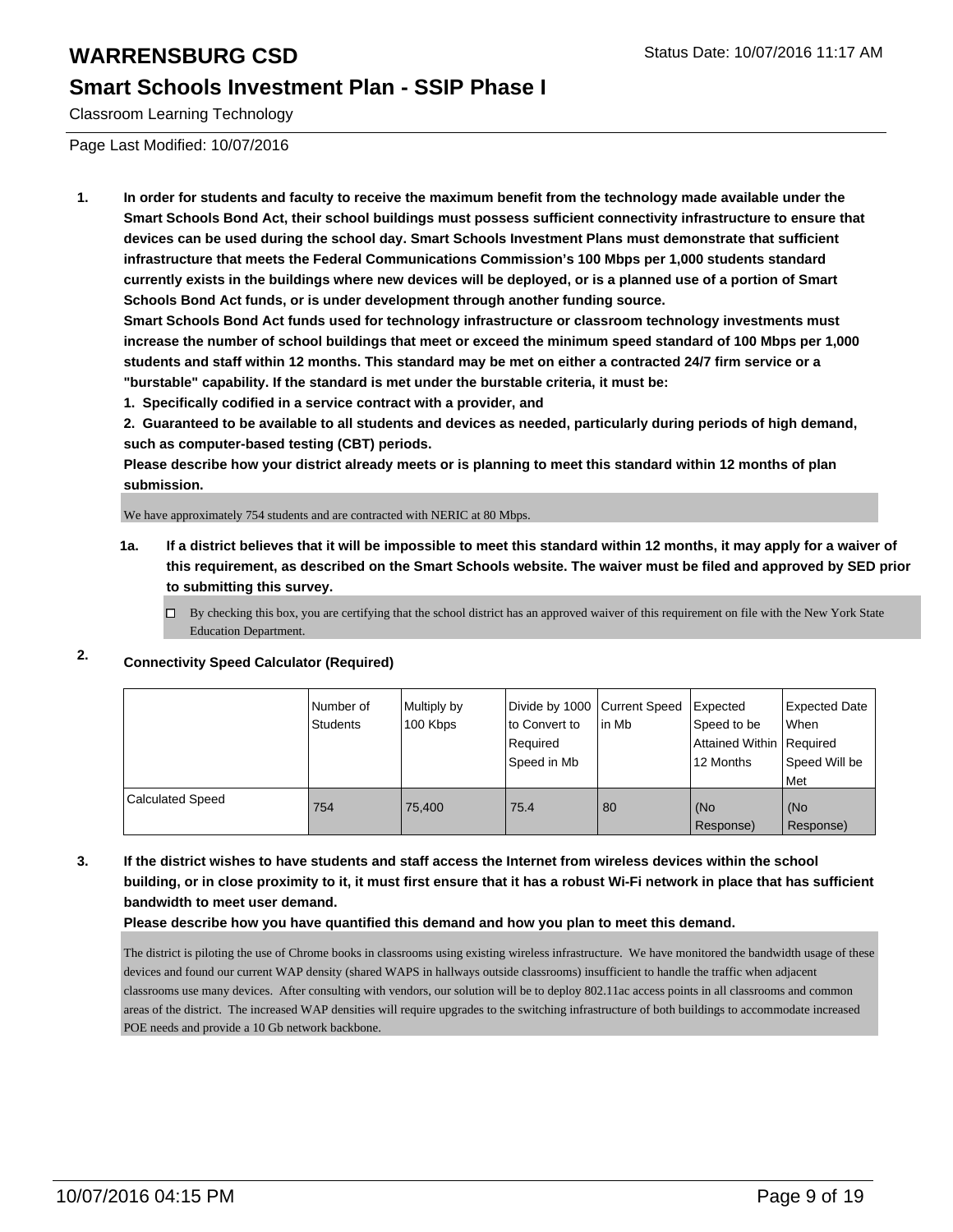### **Smart Schools Investment Plan - SSIP Phase I**

Classroom Learning Technology

Page Last Modified: 10/07/2016

**4. All New York State public school districts are required to complete and submit an Instructional Technology Plan survey to the New York State Education Department in compliance with Section 753 of the Education Law and per Part 100.12 of the Commissioner's Regulations.**

**Districts that include educational technology purchases as part of their Smart Schools Investment Plan must have a submitted and approved Instructional Technology Plan survey on file with the New York State Education Department.**

- By checking this box, you are certifying that the school district has an approved Instructional Technology Plan survey on file with the New York State Education Department.
- **5. Describe the devices you intend to purchase and their compatibility with existing or planned platforms or systems. Specifically address the adequacy of each facility's electrical, HVAC and other infrastructure necessary to install and support the operation of the planned technology.**

We plan to purchase 4 carts populated with 30 Chrome books per cart. The purchase of these devices align with our long-term technology plans as we move towards a 1:1 environment. Chrome books are compatible with our network, wireless, and web-filtering solutions. Cost of cart, licensing, Chrome books, and printer run approximately \$11,000 per cart.

- **6. Describe how the proposed technology purchases will:**
	- **> enhance differentiated instruction;**
	- **> expand student learning inside and outside the classroom;**
	- **> benefit students with disabilities and English language learners; and**
	- **> contribute to the reduction of other learning gaps that have been identified within the district.**

**The expectation is that districts will place a priority on addressing the needs of students who struggle to succeed in a rigorous curriculum. Responses in this section should specifically address this concern and align with the district's Instructional Technology Plan (in particular Question 2 of E. Curriculum and Instruction: "Does the district's instructional technology plan address the needs of students with disabilities to ensure equitable access to instruction, materials and assessments?" and Question 3 of the same section: "Does the district's instructional technology plan address the provision of assistive technology specifically for students with disabilities to ensure access to and participation in the general curriculum?"**

**Differentiated Instruction.** The proposed purchases will infuse much-needed technology into our classrooms. Studies have shown that using technology in the classroom can provide teachers a way to differentiate instruction to meet the needs of every student in every lesson. The implementation of proposed technology will provide equal access for all students and will enable classroom teachers the ability to scaffold lessons according to the unique learning needs of each student.

**Expand student learning inside and outside the classroom.** The proposed devices will help us move forward with our Google for Education initiative. Using the devices in class, in conjunction with Google's tools, will allow students to collaborate, have access to their work 24/7, and promote anywhere, anytime learning opportunities.

**Benefit students with disabilities.** By infusing Chrome books into the classroom, classroom teachers will have the ability to devise lessons which are individualized to meet the specific learning needs of students with disabilities. Students with disabilities will have equal access to the curriculum alongside their peers and will be engaged in the learning process in a motivating manner.

**Contribute to the reduction of other learning gaps that have been identified within the district.** The implementation of Chrome books in the classroom can help reduce learning gaps for English Language Learners and/or students who are economically disadvantaged by providing them with essential tools to access the curriculum.

**7. Where appropriate, describe how the proposed technology purchases will enhance ongoing communication with parents and other stakeholders and help the district facilitate technology-based regional partnerships, including distance learning and other efforts.**

The district intends to purchase Chromebooks for student use. The devices will provide students the opportunity to increase communication with peers, teachers and parents, collaborate on projects, and work beyond the confines of the school building.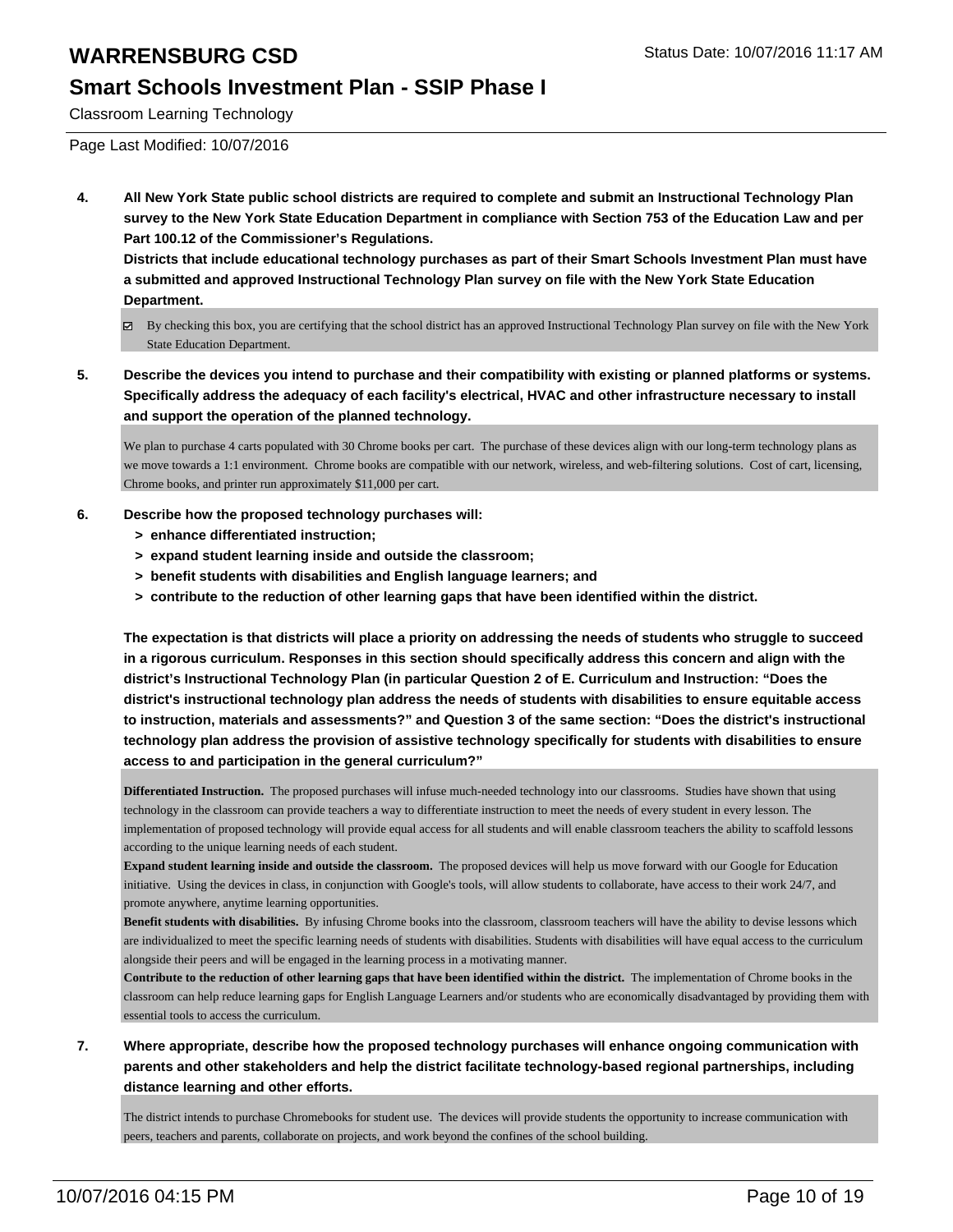### **Smart Schools Investment Plan - SSIP Phase I**

Classroom Learning Technology

Page Last Modified: 10/07/2016

**8. Describe the district's plan to provide professional development to ensure that administrators, teachers and staff can employ the technology purchased to enhance instruction successfully.**

**Note: This response should be aligned and expanded upon in accordance with your district's response to Question 1 of F. Professional Development of your Instructional Technology Plan: "Please provide a summary of professional development offered to teachers and staff, for the time period covered by this plan, to support technology to enhance teaching and learning. Please include topics, audience and method of delivery within your summary."**

The professional development plan with regards to new technologies will be ongoing and customized to meet the individual needs of administrators, teachers and staff. Professional development trainings in both small group format and individualized sessions are offered multiple times throughout the year at the request of administrators, teachers and staff. Some examples include, but are not limited to, presentations, staff meetings, conference days, early release days as well as individual sessions during teacher planning time. Additionally, extended trainings are offered through our local BOCES.

Specific professional development offerings:

- Basics of the device Chrome books vs. Laptops
- Google Apps Suite: Docs, Slides, Sheets, Forms, etc
- Google Classroom
- Grading online work and providing students with meaningful feedback
- Building interactive lessons and collaborative learning experiences
- Flipping your classroom using teacher and student created videos
- **9. Districts must contact the SUNY/CUNY teacher preparation program that supplies the largest number of the district's new teachers to request advice on innovative uses and best practices at the intersection of pedagogy and educational technology.**
	- By checking this box, you certify that you have contacted the SUNY/CUNY teacher preparation program that supplies the largest number of your new teachers to request advice on these issues.
	- **9a. Please enter the name of the SUNY or CUNY Institution that you contacted.**

Plattsburgh

**9b. Enter the primary Institution phone number.**

(518) 792-5425

**9c. Enter the name of the contact person with whom you consulted and/or will be collaborating with on innovative uses of technology and best practices.**

Dr. Stephen Danna

**10. A district whose Smart Schools Investment Plan proposes the purchase of technology devices and other hardware must account for nonpublic schools in the district.**

**Are there nonpublic schools within your school district?**

□ Yes

 $\boxtimes$  No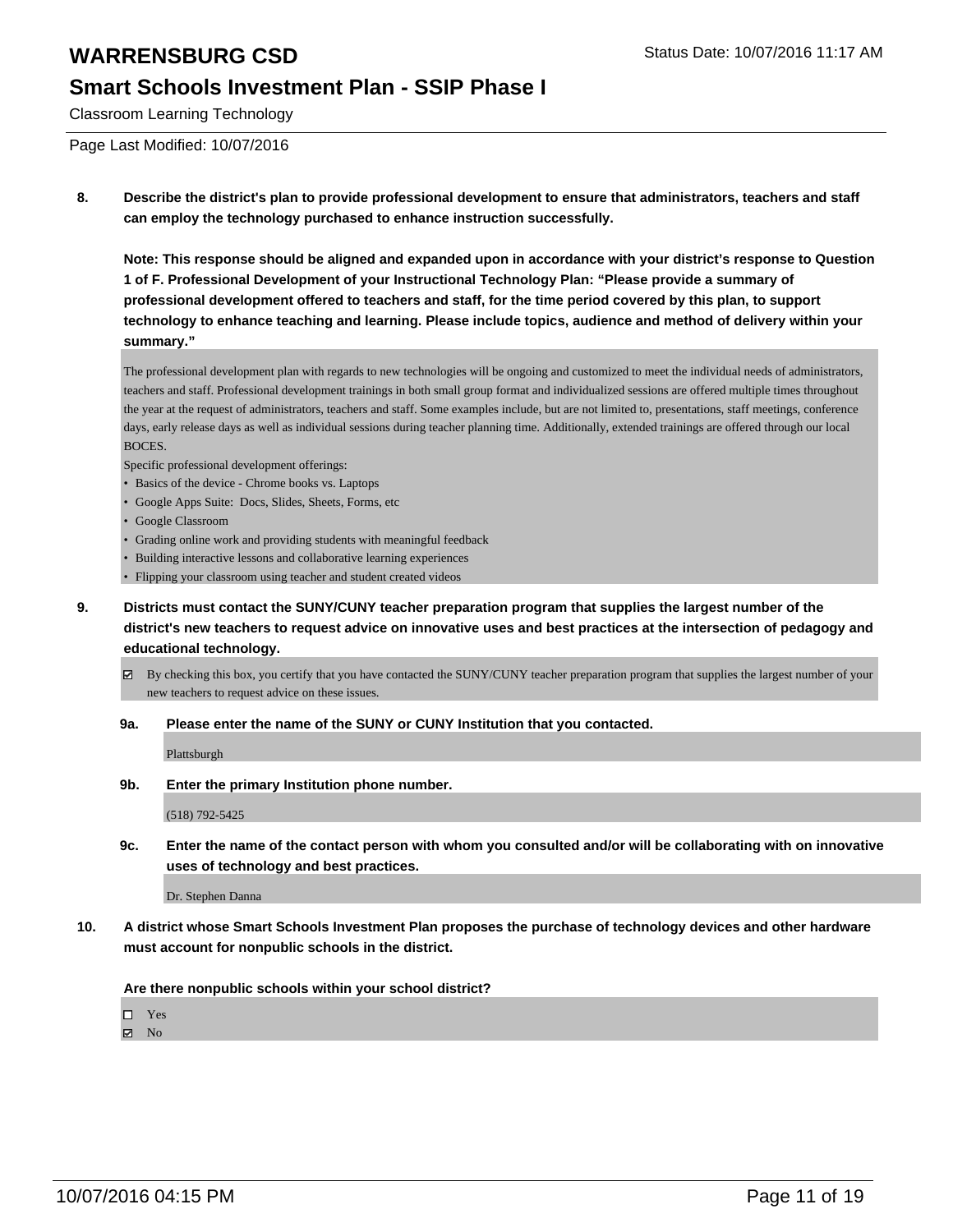#### **Smart Schools Investment Plan - SSIP Phase I**

Classroom Learning Technology

Page Last Modified: 10/07/2016

### **11. Nonpublic Classroom Technology Loan Calculator**

**The Smart Schools Bond Act provides that any Classroom Learning Technology purchases made using Smart Schools funds shall be lent, upon request, to nonpublic schools in the district. However, no school district shall be required to loan technology in amounts greater than the total obtained and spent on technology pursuant to the Smart Schools Bond Act and the value of such loan may not exceed the total of \$250 multiplied by the nonpublic school enrollment in the base year at the time of enactment.**

**See:**

**http://www.p12.nysed.gov/mgtserv/smart\_schools/docs/Smart\_Schools\_Bond\_Act\_Guidance\_04.27.15\_Final.pdf.**

|                                     | 1. Classroom<br>Technology<br>Sub-allocation | 2. Public<br><b>Enrollment</b><br>$(2014 - 15)$ | 3. Nonpublic<br>Enrollment<br>$(2014-15)$                                                     | l 4. Sum of<br>l Public and<br>Nonpublic<br>Enrollment | 5. Total Per<br>Pupil Sub-<br>lallocation | 6. Total<br>Nonpublic Loan<br>Amount |
|-------------------------------------|----------------------------------------------|-------------------------------------------------|-----------------------------------------------------------------------------------------------|--------------------------------------------------------|-------------------------------------------|--------------------------------------|
| Calculated Nonpublic Loan<br>Amount |                                              |                                                 | (No Response)   (No Response)   (No Response)   (No Response)   (No Response)   (No Response) |                                                        |                                           |                                      |

**12. To ensure the sustainability of technology purchases made with Smart Schools funds, districts must demonstrate a long-term plan to maintain and replace technology purchases supported by Smart Schools Bond Act funds. This sustainability plan shall demonstrate a district's capacity to support recurring costs of use that are ineligible for Smart Schools Bond Act funding such as device maintenance, technical support, Internet and wireless fees, maintenance of hotspots, staff professional development, building maintenance and the replacement of incidental items. Further, such a sustainability plan shall include a long-term plan for the replacement of purchased devices and equipment at the end of their useful life with other funding sources.**

 $\boxtimes$  By checking this box, you certify that the district has a sustainability plan as described above.

**13. Districts must ensure that devices purchased with Smart Schools Bond funds will be distributed, prepared for use, maintained and supported appropriately. Districts must maintain detailed device inventories in accordance with generally accepted accounting principles.**

By checking this box, you certify that the district has a distribution and inventory management plan and system in place.

**14. If you are submitting an allocation for Classroom Learning Technology complete this table. Note that the calculated Total at the bottom of the table must equal the Total allocation for this category that you entered in the SSIP Overview overall budget.**

|                         | Sub-Allocation |
|-------------------------|----------------|
| Interactive Whiteboards | $\Omega$       |
| Computer Servers        |                |
| Desktop Computers       | O              |
| Laptop Computers        | 36,000         |
| Tablet Computers        | 0              |
| <b>Other Costs</b>      | 8,000          |
| Totals:                 | 44,000         |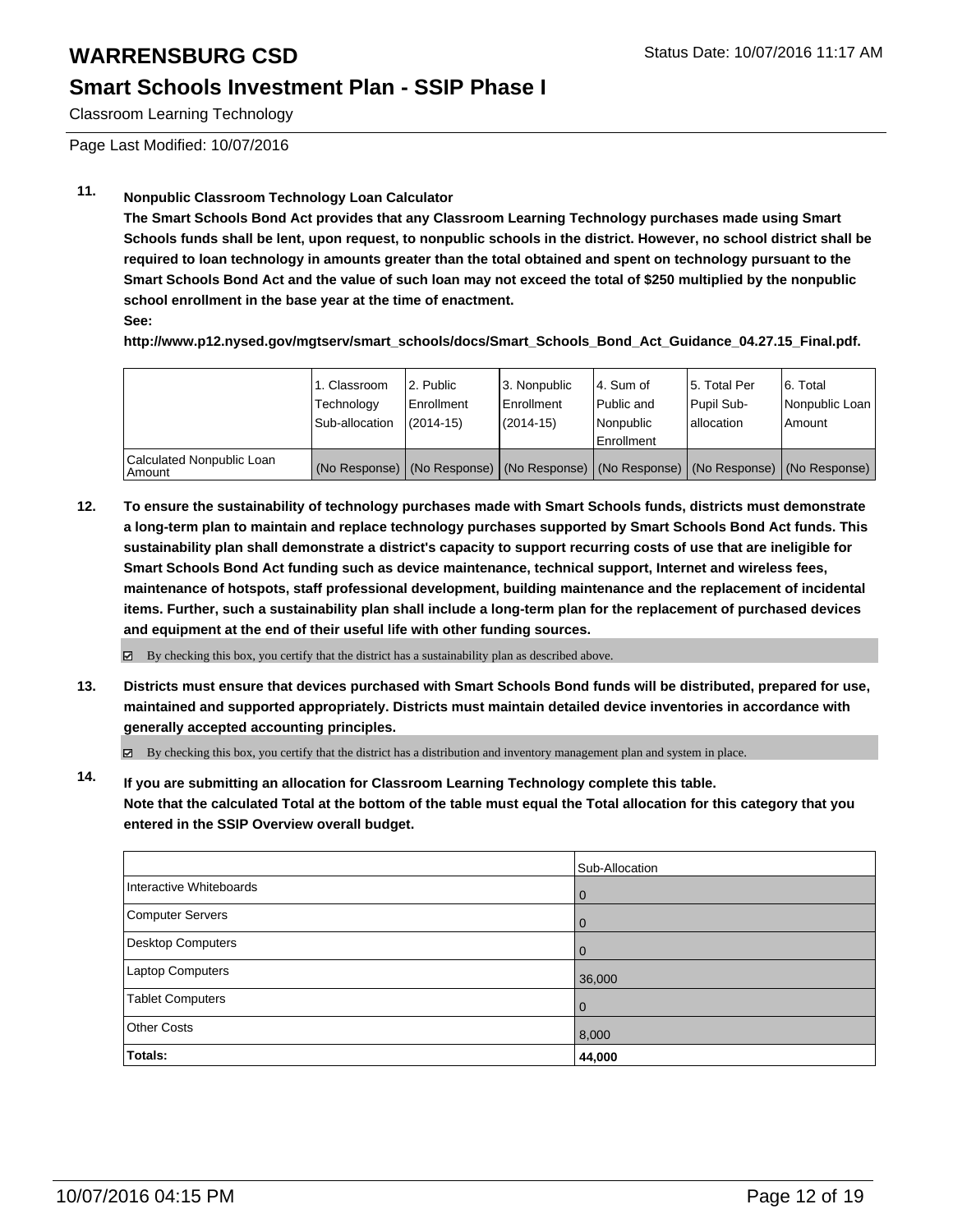### **Smart Schools Investment Plan - SSIP Phase I**

Classroom Learning Technology

Page Last Modified: 10/07/2016

**15. Please detail the type, quantity, per unit cost and total cost of the eligible items under each sub-category. This is especially important for any expenditures listed under the "Other" category. All expenditures must be capital-bond eligible to be reimbursed through the SSBA. If you have any questions, please contact us directly through smartschools@nysed.gov.**

**Please specify in the "Item to be Purchased" field which specific expenditures and items are planned to meet the district's nonpublic loan requirement, if applicable.**

**NOTE: Wireless Access Points that will be loaned/purchased for nonpublic schools should ONLY be included in this category, not under School Connectivity, where public school districts would list them. Add rows under each sub-category for additional items, as needed.**

| Select the allowable expenditure | Item to be Purchased    | Quantity | Cost per Item | <b>Total Cost</b> |
|----------------------------------|-------------------------|----------|---------------|-------------------|
| type.                            |                         |          |               |                   |
| Repeat to add another item under |                         |          |               |                   |
| each type.                       |                         |          |               |                   |
| <b>Laptop Computers</b>          | Chromebooks             | 120      | 300           | 36,000            |
| <b>Other Costs</b>               | <b>Chromebook Carts</b> | 4        | 2,000         | 8,000             |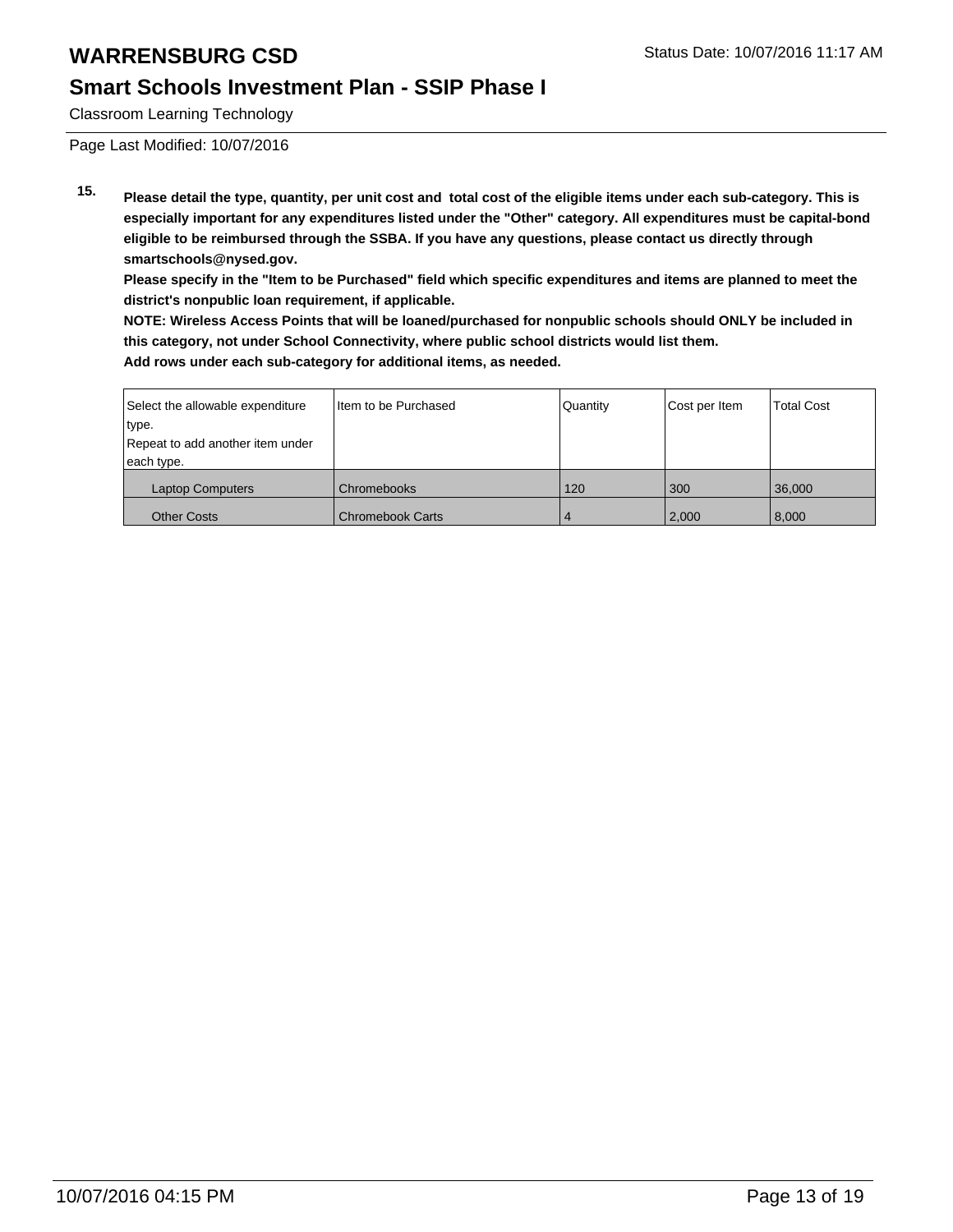### **Smart Schools Investment Plan - SSIP Phase I**

Pre-Kindergarten Classrooms

**1. Provide information regarding how and where the district is currently serving pre-kindergarten students and justify the need for additional space with enrollment projections over 3 years.**

(No Response)

- **2. Describe the district's plan to construct, enhance or modernize education facilities to accommodate prekindergarten programs. Such plans must include:**
	- **Specific descriptions of what the district intends to do to each space;**
	- **An affirmation that pre-kindergarten classrooms will contain a minimum of 900 square feet per classroom;**
	- **The number of classrooms involved;**
	- **The approximate construction costs per classroom; and**
	- **Confirmation that the space is district-owned or has a long-term lease that exceeds the probable useful life of the improvements.**

(No Response)

**3. Smart Schools Bond Act funds may only be used for capital construction costs. Describe the type and amount of additional funds that will be required to support ineligible ongoing costs (e.g. instruction, supplies) associated with any additional pre-kindergarten classrooms that the district plans to add.**

(No Response)

**4. All plans and specifications for the erection, repair, enlargement or remodeling of school buildings in any public school district in the State must be reviewed and approved by the Commissioner. Districts that plan capital projects using their Smart Schools Bond Act funds will undergo a Preliminary Review Process by the Office of Facilities Planning.**

**Please indicate on a separate row each project number given to you by the Office of Facilities Planning.**

| <b>Project Number</b> |  |
|-----------------------|--|
| (No Response)         |  |

**5. If you have made an allocation for Pre-Kindergarten Classrooms, complete this table.**

**Note that the calculated Total at the bottom of the table must equal the Total allocation for this category that you entered in the SSIP Overview overall budget.**

|                                          | Sub-Allocation |
|------------------------------------------|----------------|
| Construct Pre-K Classrooms               | (No Response)  |
| Enhance/Modernize Educational Facilities | (No Response)  |
| Other Costs                              | (No Response)  |
| Totals:                                  | 0              |

**6. Please detail the type, quantity, per unit cost and total cost of the eligible items under each sub-category. This is especially important for any expenditures listed under the "Other" category. All expenditures must be capital-bond eligible to be reimbursed through the SSBA. If you have any questions, please contact us directly through smartschools@nysed.gov.**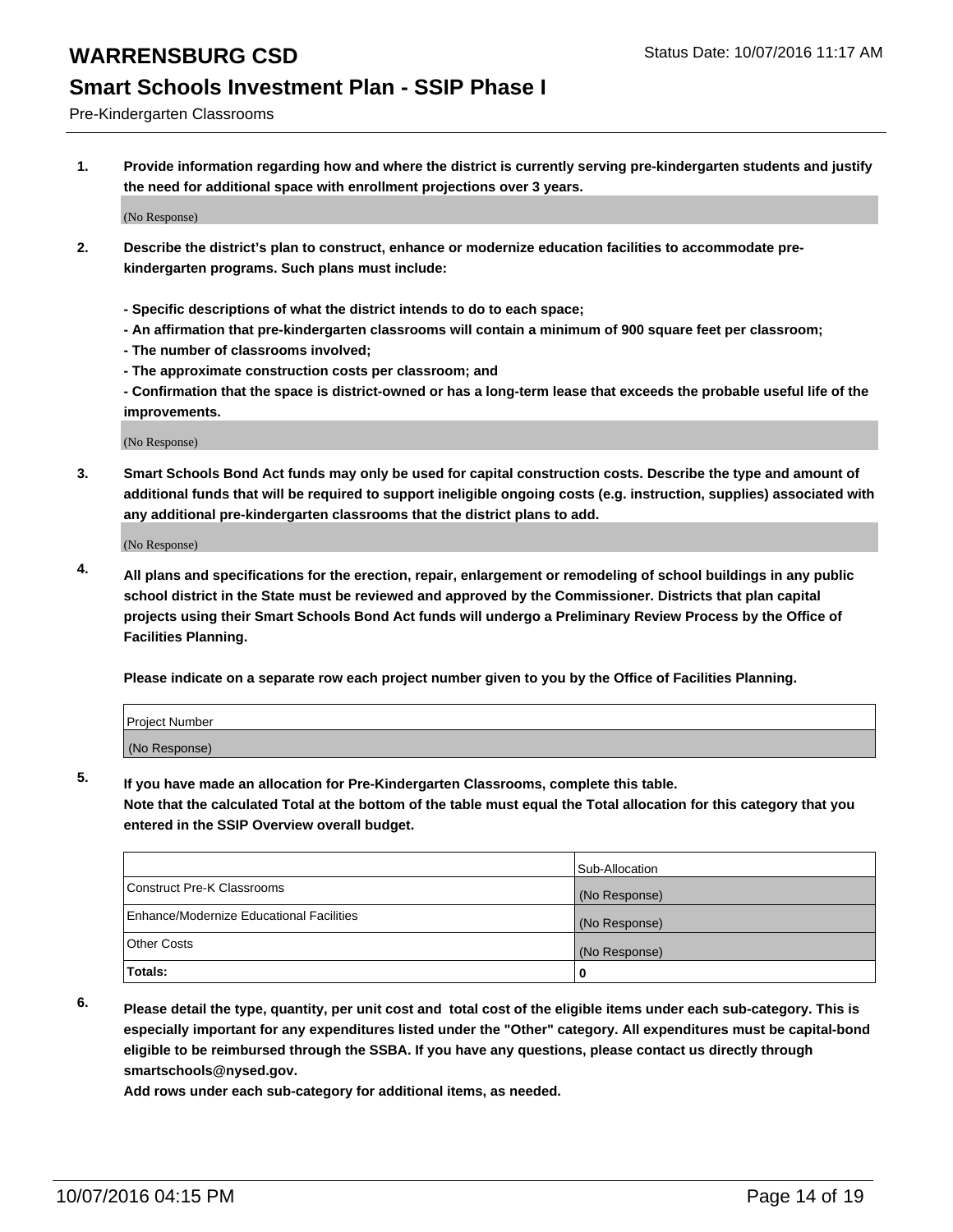# **Smart Schools Investment Plan - SSIP Phase I**

Pre-Kindergarten Classrooms

| Select the allowable expenditure | Item to be purchased | Quantity      | Cost per Item | <b>Total Cost</b> |
|----------------------------------|----------------------|---------------|---------------|-------------------|
| ∣type.                           |                      |               |               |                   |
| Repeat to add another item under |                      |               |               |                   |
| each type.                       |                      |               |               |                   |
| (No Response)                    | (No Response)        | (No Response) | (No Response) | (No Response)     |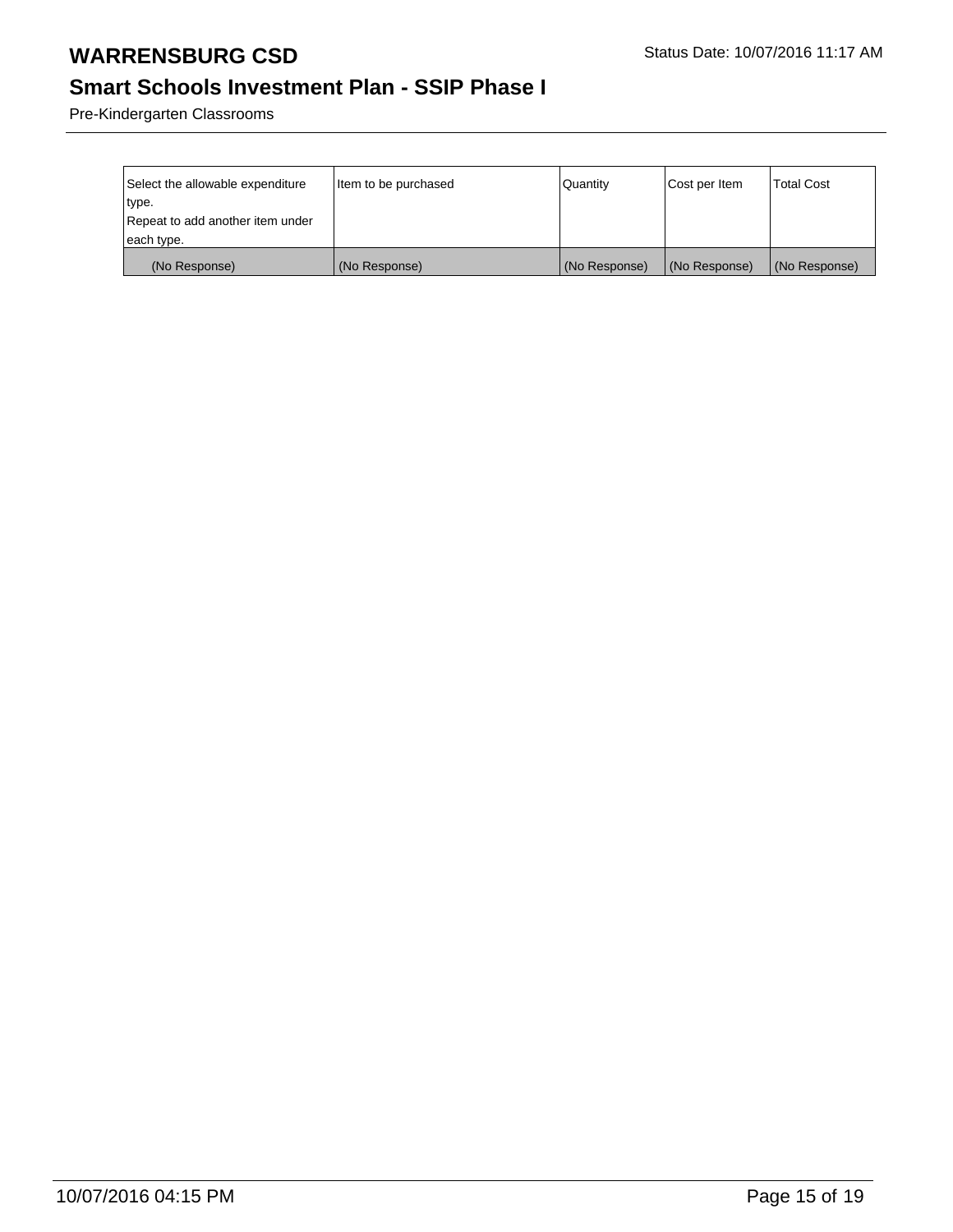### **Smart Schools Investment Plan - SSIP Phase I**

Replace Transportable Classrooms

**1. Describe the district's plan to construct, enhance or modernize education facilities to provide high-quality instructional space by replacing transportable classrooms.**

(No Response)

**2. All plans and specifications for the erection, repair, enlargement or remodeling of school buildings in any public school district in the State must be reviewed and approved by the Commissioner. Districts that plan capital projects using their Smart Schools Bond Act funds will undergo a Preliminary Review Process by the Office of Facilities Planning.**

**Please indicate on a separate row each project number given to you by the Office of Facilities Planning.**

| Project Number |  |
|----------------|--|
| (No Response)  |  |

**3. For large projects that seek to blend Smart Schools Bond Act dollars with other funds, please note that Smart Schools Bond Act funds can be allocated on a pro rata basis depending on the number of new classrooms built that directly replace transportable classroom units.**

**If a district seeks to blend Smart Schools Bond Act dollars with other funds describe below what other funds are being used and what portion of the money will be Smart Schools Bond Act funds.**

(No Response)

**4. If you have made an allocation for Replace Transportable Classrooms, complete this table. Note that the calculated Total at the bottom of the table must equal the Total allocation for this category that you entered in the SSIP Overview overall budget.**

|                                                | Sub-Allocation |
|------------------------------------------------|----------------|
| Construct New Instructional Space              | (No Response)  |
| Enhance/Modernize Existing Instructional Space | (No Response)  |
| Other Costs                                    | (No Response)  |
| Totals:                                        | 0              |

**5. Please detail the type, quantity, per unit cost and total cost of the eligible items under each sub-category. This is especially important for any expenditures listed under the "Other" category. All expenditures must be capital-bond eligible to be reimbursed through the SSBA. If you have any questions, please contact us directly through smartschools@nysed.gov.**

| Select the allowable expenditure | Item to be purchased | Quantity      | Cost per Item | <b>Total Cost</b> |
|----------------------------------|----------------------|---------------|---------------|-------------------|
| type.                            |                      |               |               |                   |
| Repeat to add another item under |                      |               |               |                   |
| each type.                       |                      |               |               |                   |
| (No Response)                    | (No Response)        | (No Response) | (No Response) | (No Response)     |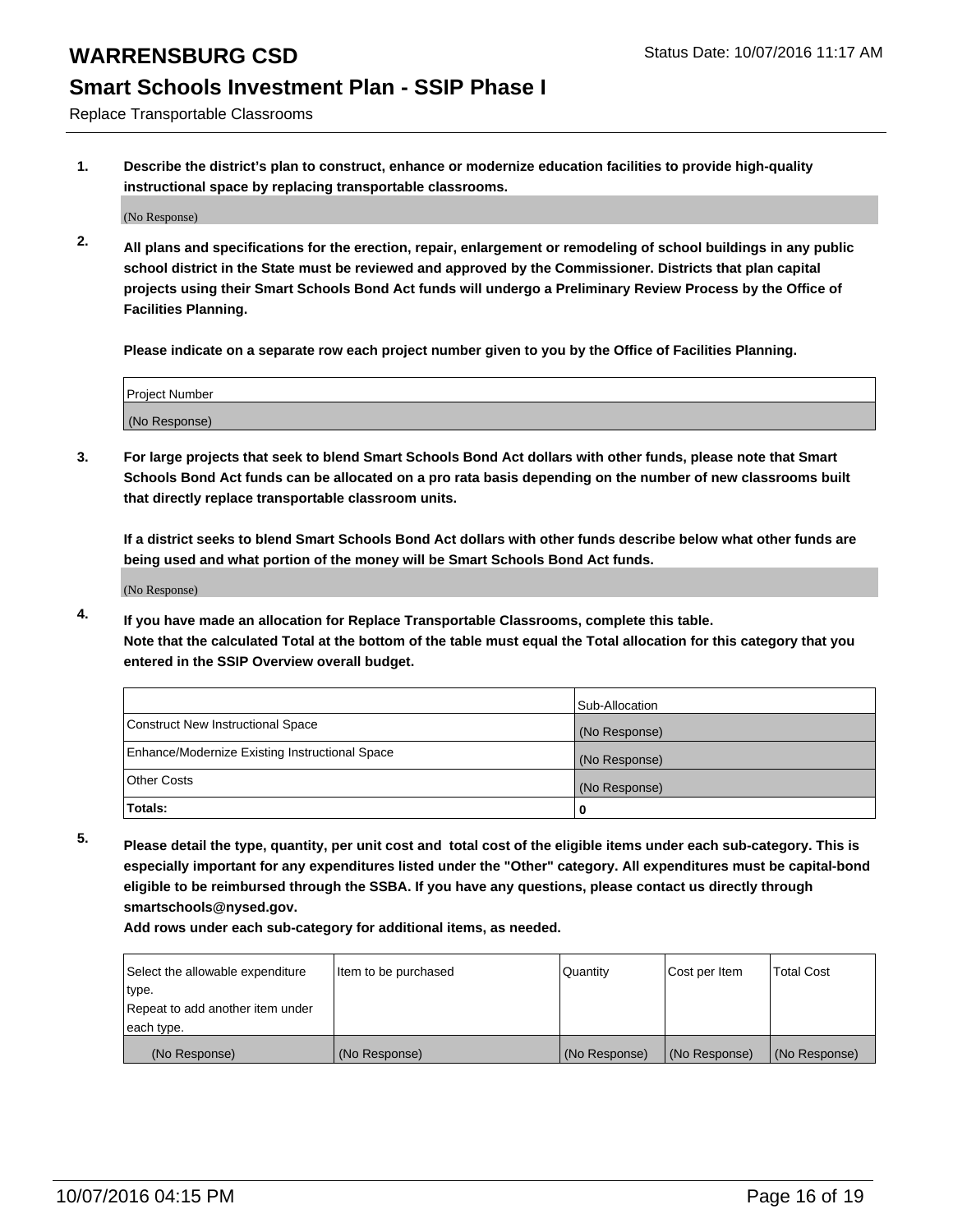### **Smart Schools Investment Plan - SSIP Phase I**

High-Tech Security Features

Page Last Modified: 08/18/2016

**1. Describe how you intend to use Smart Schools Bond Act funds to install high-tech security features in school buildings and on school campuses.**

Per the recommendation of the NYS Police, we intend to upgrade our PA system by integrating our building security system using PBX of VoIP to allow for the implementation of security procedures such as a lockdown to be called from anywhere in the buildings.

**2. All plans and specifications for the erection, repair, enlargement or remodeling of school buildings in any public school district in the State must be reviewed and approved by the Commissioner. Districts that plan capital projects using their Smart Schools Bond Act funds will undergo a Preliminary Review Process by the Office of Facilities Planning.** 

**Please indicate on a separate row each project number given to you by the Office of Facilities Planning.**

| <b>Project Number</b> |  |
|-----------------------|--|
| 63-12-01-04-0-008-010 |  |
| 63-12-01-04-0-001-014 |  |

- **3. Was your project deemed eligible for streamlined Review?**
	- Yes
	- $\boxtimes$  No
- **4. Include the name and license number of the architect or engineer of record.**

| <i>N</i> ame     | License Number |
|------------------|----------------|
| Matthew Monaghan | 29199          |

**5. If you have made an allocation for High-Tech Security Features, complete this table.**

**Note that the calculated Total at the bottom of the table must equal the Total allocation for this category that you entered in the SSIP Overview overall budget.**

|                                                      | Sub-Allocation |
|------------------------------------------------------|----------------|
| Capital-Intensive Security Project (Standard Review) | (No Response)  |
| <b>Electronic Security System</b>                    | 86,208         |
| <b>Entry Control System</b>                          | (No Response)  |
| Approved Door Hardening Project                      | (No Response)  |
| <b>Other Costs</b>                                   | $\overline{0}$ |
| Totals:                                              | 86,208         |

**6. Please detail the type, quantity, per unit cost and total cost of the eligible items under each sub-category. This is especially important for any expenditures listed under the "Other" category. All expenditures must be capital-bond eligible to be reimbursed through the SSBA. If you have any questions, please contact us directly through smartschools@nysed.gov.**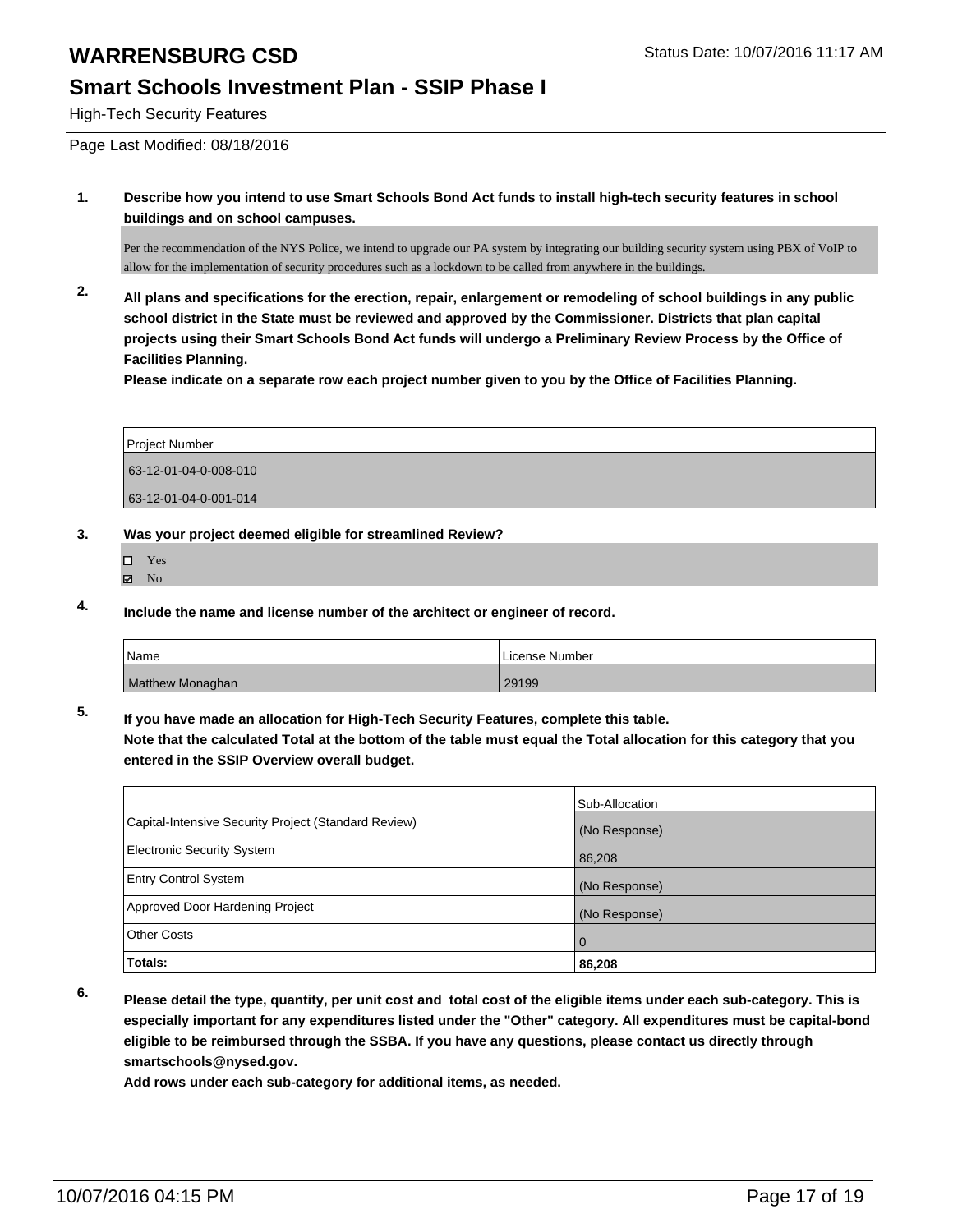## **Smart Schools Investment Plan - SSIP Phase I**

High-Tech Security Features

Page Last Modified: 08/18/2016

| Select the allowable expenditure<br>type.<br>Repeat to add another item under<br>each type. | Item to be purchased                                            | Quantity       | Cost per Item | <b>Total Cost</b> |
|---------------------------------------------------------------------------------------------|-----------------------------------------------------------------|----------------|---------------|-------------------|
| <b>Electronic Security System</b>                                                           | D-CH1000-1 Central Controller                                   | $\overline{2}$ | 6,959         | 13,918            |
| <b>Electronic Security System</b>                                                           | D-AP1 Admin Console                                             | $\overline{2}$ | 763           | 1,526             |
| <b>Electronic Security System</b>                                                           | D-SS32 Switching Card                                           | 6              | 1,515         | 9,090             |
| <b>Electronic Security System</b>                                                           | D-TC2 Telephone Interface                                       | $\overline{2}$ | 375           | 750               |
| <b>Electronic Security System</b>                                                           | D-Assistant                                                     | $\overline{2}$ | 710           | 1,420             |
| <b>Electronic Security System</b>                                                           | D-VCall                                                         | $\overline{2}$ | 1,338         | 2,676             |
| <b>Electronic Security System</b>                                                           | D-DM2-10 Surge Protection 10 Pack                               | $\mathbf{1}$   | 278           | 278               |
| <b>Electronic Security System</b>                                                           | <b>D-BXTL Bix</b>                                               | $\overline{2}$ | 224           | 448               |
| <b>Electronic Security System</b>                                                           | <b>D-CBBIX Connection Cables</b>                                | 17             | 80            | 1,360             |
| <b>Electronic Security System</b>                                                           | D-BXBRK10 Brackets                                              | $\overline{2}$ | 70            | 140               |
| <b>Electronic Security System</b>                                                           | Spare Speaker Assemblies                                        | 5              | 66            | 330               |
| <b>Electronic Security System</b>                                                           | D-BR1                                                           | 1              | 1,197         | 1,197             |
| <b>Electronic Security System</b>                                                           | D-AT1                                                           | $\mathbf{1}$   | 239           | 239               |
| <b>Electronic Security System</b>                                                           | D-DAF100-25                                                     | $\mathbf{1}$   | 457           | 457               |
| <b>Electronic Security System</b>                                                           | D-Symbiont                                                      | $\mathbf{1}$   | 1,386         | 1,386             |
| <b>Electronic Security System</b>                                                           | Speakers/Horns/Wire/ETC.                                        | 1              | 701           | 701               |
| <b>Electronic Security System</b>                                                           | D-DMS                                                           | $\mathbf{1}$   | 4,398         | 4,398             |
| <b>Electronic Security System</b>                                                           | <b>D-Alerts</b>                                                 | 1              | 713           | 713               |
| <b>Electronic Security System</b>                                                           | <b>D-Tone Alerts</b>                                            | $\overline{2}$ | 833           | 1,666             |
| <b>Electronic Security System</b>                                                           | <b>D-Security Alerts</b>                                        | 1              | 1,982         | 1,982             |
| <b>Electronic Security System</b>                                                           | Smart1500 UPS                                                   | $\overline{2}$ | 464           | 928               |
| <b>Electronic Security System</b>                                                           | <b>MR201c</b>                                                   | $\overline{2}$ | 76            | 152               |
| <b>Electronic Security System</b>                                                           | Power Strips and Electronic<br>Accessories                      | $\mathbf{1}$   | 95            | 95                |
| <b>Electronic Security System</b>                                                           | <b>D-SS16</b>                                                   | 1              | 656           | 656               |
| <b>Electronic Security System</b>                                                           | Labor to complete install                                       | $\mathbf{1}$   | 27,702        | 27,702            |
| <b>Electronic Security System</b>                                                           | 55 inch Samsung Monitors for viewing<br>security camera system. | 6              | 2,000         | 12,000            |